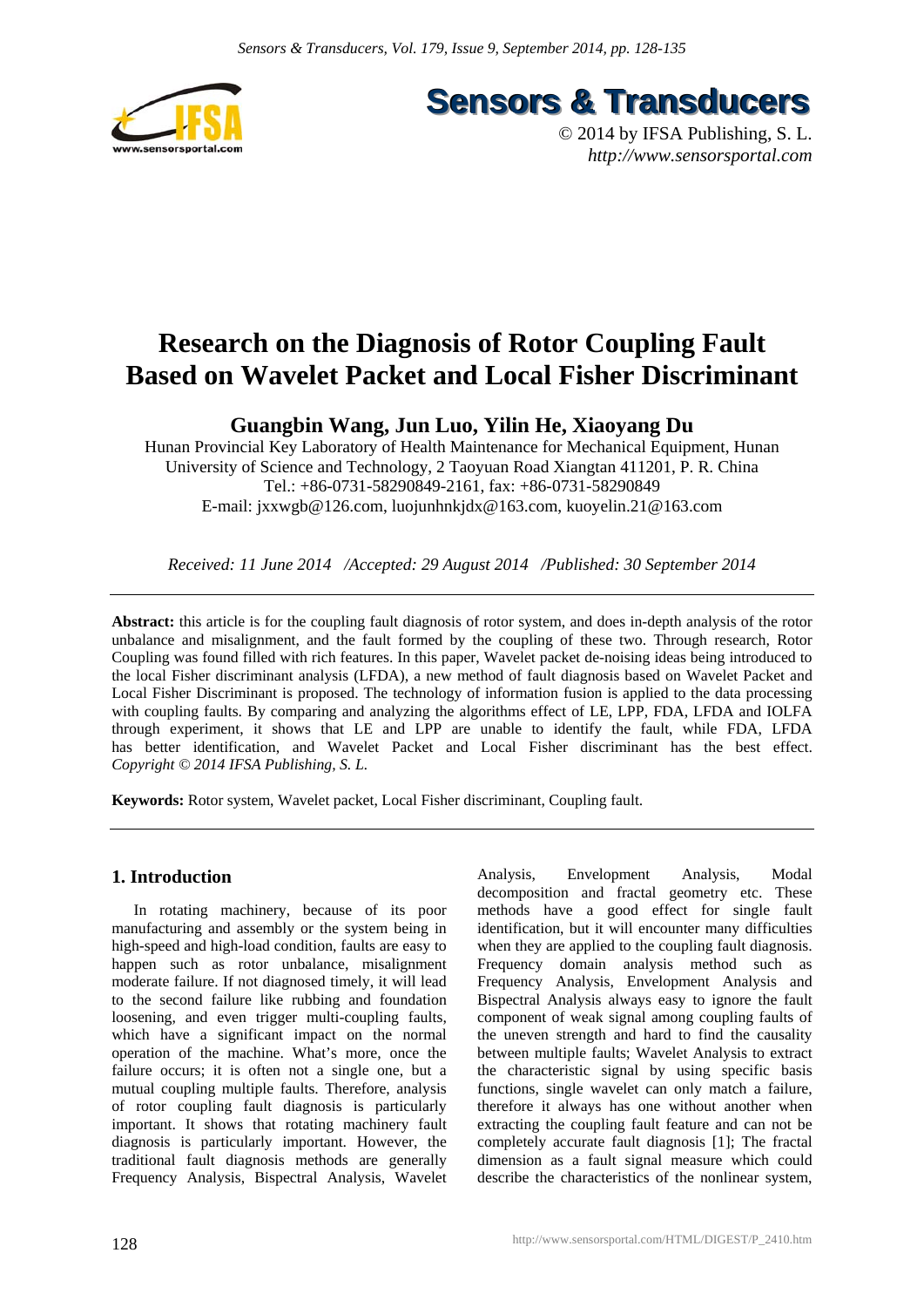but dimensional numerical easily affected by the delay time and embedding dimension.

In order to solve these problems, some scholars have put forward new targeted method for fault diagnosis of the coupling. V. Purushotham et al, proposed wavelet analysis and hidden Markov multifault diagnosis method for Multiple Fault Diagnosis of rolling bearing of the rotor system [2]; F. Q. Wu et al, put forward making use of support vector machines (SVM) and a full spectrum approach to multiple fault classification of shaft [3]; S. Abbasfon et al, diagnosed multiple faults of rotor-bearing system by taking advantage of support Vector Machine (SVM) and wavelet noise reduction [4]; These theories and methods do not considered overlapping relationship which potential in the lowdimensional manifold of single failure data among coupling faults, but density, direction and dimension of overlapping domains on the manifold all will have a profound effect on the coupling fault diagnosis.

In 2000, the journal Science published three papers [5-7] which made manifold learning algorithm as a starting point, and greatly drove the development of machine learning, data mining techniques. Classic manifold learning algorithm includes ISOMAP [8], Locally Linear Embedding (LLE) [9], Laplacian Eigenmaps (LE) [8, 9], Learning Technology Systems Architecture (LTSA) [10, 11] etc. The foundation of the supervised manifold learning and semi-supervised manifold learning pave the road for manifold learning to be directly applied to pattern recognition. But as the classic manifold learning algorithm are processed in batch, if new data point is to be learned, we need to break the data structure of the original data points and calculate the whole algorithm again, which is not only of low efficiency but also inapplicable to fault diagnosis. This is because fault diagnosis is based on a number of known classes of training data to identify particular devices with a relatively constant recognition model, and then use this model directly to test the new data. Mechanical equipment fault diagnosis requires high timeliness in discovery and algorithm, which the classic manifold learning algorithm is obviously unable to meet the need. Locality Preserving Projections (LPP) [12] algorithm proposed a characteristic linear mapping for the Laplacian operator, which brings about a new way for solving this problem. While Local Fisher Discriminant Analysis (LFDA) [13, 14] which synthesized the Locality Preserving Projections (LPP) and of Fisher Discriminant Analysis (FDA), introduce Category supervision information into LLP, and constructs the local Fisher discriminant function for pattern recognition, and clear all obstacles for the use of manifold learning methods for fault diagnosis.

In this paper, the wavelet packet de-noising idea is introduced into the LFDA. The technology of information fusion is adopted. By comparing and analyzing the algorithms effect of LE, LPP, FDA, LFDA and IOLFA through experiment, it shows that LE and LPP are unable to identify the fault, while FDA, LFDA has better identification, and Wavelet Packet and Local Fisher discriminant has the best effect.

# **2. Local Fisher Discriminant Analysis Algorithm**

Assume that Data sample matrix of *n m* dimension is  $X = [x_1, x_2, L X_n] = [X_1, X_2, L X_c].$ 

 $X_i$  shows  $n_i$  sample sets of class i. Assume that scatter matrix of classes within, between classes and overall respectively represented are represented respectively by  $S^w$ ,  $S^b$  and  $S^m$ , as are shown in formula 1, 2, 3.

The transformation of type 1 and 2 can be obtained scatter matrix of classes within and between classes, such as type 4 and 5:

$$
S^{W} = \frac{1}{n} \sum_{j=1}^{c} \sum_{X_i \in X_j} (x_i - \mu_j)(x_i - \mu_j)^T, \quad (1)
$$

$$
S^{b} = \frac{1}{n} \sum_{j=1}^{c} n_{j} (\mu_{j} - \mu) (\mu_{j} - \mu)^{T}, \qquad (2)
$$

$$
S^{m} = \frac{1}{n} \sum_{i=1}^{n} (X_{i} - \mu)(X_{i} - \mu)^{T} = S^{W} + S^{b} ,
$$
 (3)

$$
S^{\nu} = \frac{1}{2} \sum_{i,j=1}^{n} W_{i,j}^{W}(X_i - X_j)(X_i - X_j)^{T}, \quad (4)
$$

$$
S^{b} = \frac{1}{2} \sum_{i,j=1}^{n} \left( \frac{1}{n} - W_{i,j}^{b} \right) (X_{i} - X_{j}) (X_{i} - X_{j})^{T}, \quad (5)
$$

and

$$
\overline{A}_{i,j}^w = \begin{cases} W_{i,j} / n_c & y_i, y_j \in c \\ 0 & y_i \in c, y_j \in c \end{cases}
$$
 (6)

$$
\overline{A}_{i,j}^{b} = \begin{cases} W_{i,j}(1/n - 1/n_c) & y_i, y_j \in c \\ 1/n & y_i \in c, y_j \notin c \end{cases}
$$
 (7)

$$
W_{i,j} = \exp\left(-\frac{\|X_i - X_j\|^2}{\sigma_i \sigma_j}\right),\tag{8}
$$

$$
\sigma_i = \|X_i - X_j^K\| \left( K = 7 \right), \tag{9}
$$

where  $W_{i,j}$  represents the degree of neighbor relations between any two points in the data space.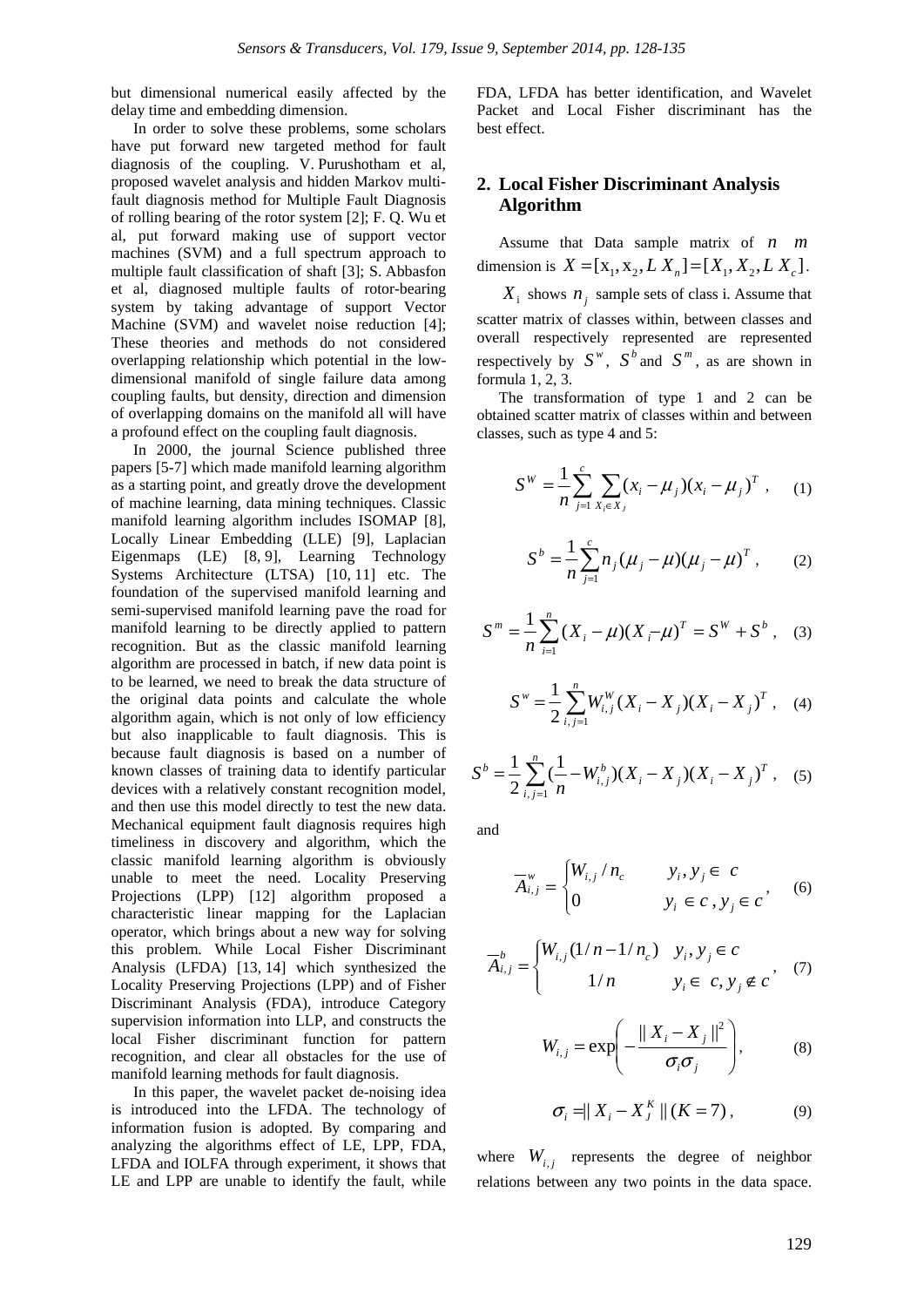Larger  $W_{i,i}$  means that the neighbor relationship between two sample data points is closer, while smaller  $W_i$ , means that the neighbor relationship between two sample data points is farther. The projection rules of LFDA algorithm can be represented as:

$$
T_{LFDA} = \arg\max_{T \in R^{m \times n}} tr \big( (T^T S^b T) (T^T S^W T)^{-1} \big), \quad (10)
$$

Namely we can just solve the optimal solution of matrix equation (10), which equals to solving the maximum eigenvalues corresponding eigenvectors of equation  $S^W \phi = \lambda S^b \phi$ .

## **3. Fault Signal Noise Reduction Method Based on Wavelet Packet**

Commonly, a variety of wavelet packets basis can be applied to the wavelet packet decomposition of the fault signal.

According to the actual situation, we can select the best one of these wavelet packet bases [15], known as the optimal basis, which is the standard of entropy, and can be selected from the optimal solution of the tree function. The definition of wavelet packet function can be expressed by the following mathematical relationship.

Among them,  $g(k) = (-1)^k h(1-k)$  that is to say, the  $g(k)$  and  $h(k)$  is orthogonal to each other; the wavelet function:  $y_1(t) = \varphi(t)$  Scaling function:  $y_0(t) = \varphi(t)$ 

$$
\begin{cases}\ny_{2n}(t) = \sqrt{2} \sum_{k \in z} h(k) u_n(2t - k) \\
y_{2n+1}(t) = \sqrt{2} \sum_{k \in z} g(k) u_n(2t - k)\n\end{cases}
$$
\n(11)

Sequence consisting of formula 11  ${y_n(t) | n \in z^+}$  is an orthogonal wavelet packet of basis function, set n a non-negative number, then

$$
y_{i+1}^n = y_{j+1}^{2n} \oplus y_{j+1}^{2n+1} \quad j \in z, \tag{12}
$$

Suppose  $g_j^n(t) \in U_j^n$ ,  $g_j^n(t) = \sum_t d_i^{j,m} u_m(2^j t - 1)$ . So  $\{d_i^{j,2m}\}\$  and  $\{d_i^{i,2m+1}\}\$  can be obtained form the  ${d_l^{i+1,m}}$ , and the decomposition and reconstruction Wavelet packet can be expressed as formula 13 and 14:

$$
\begin{cases} d_I^{j,2m} = \sum_k a_{k-2I} d_k^{j+1,m} \\ d_I^{j,2m+1} = \sum_k b_{k-2I} d_k^{j+1,m} \end{cases}
$$
 (13)

$$
d_I^{j+1,m} = \sum_k (h_{k-2I} d_k^{j,2m} + g_{k-2I} d_k^{j,2m+1}), \quad (14)
$$

# **4. Rotor Fault Diagnosis Method Based on Wavelet Packet and LFDA**

Based on the above several classic manifold learning algorithms, LFDA algorithm introduced the orthogonal iteration idea to ensure projection base vector orthogonal with each other, which brings gospel to discrimination of complex data. However, this method of the correct recognition rate is unstable in high-dimensional complex and a small amount of vibration signal processing and mapping data, which cannot classify the data rightly. The paper will make the best use of the advantage of Wavelet that multifault signals can be decomposed according to needs, combine LFDA algorithm and propose a new intelligent diagnosis method of coupling fault based on wavelet packet and LFDA. The steps of the method are as follows:

Step 1. Decompose the acquired coupling fault signal in the wavelet packet, then choose a wavelet and determine the number of layers which need to be broken down, and then decompose the fault signal by wavelet packet.

Step 2. Determine the optimal wavelet packet basis according to needs and calculate best tree (This step can be selected according to specific needs).

Step 3. Select an appropriate threshold to quantize all the wavelet packet coefficients.

Step 4. According to lowest level quantization coefficients and decomposed coefficient of wavelet packet, reconstruct the fault signal, and take the reconstructed data as sample data.

Step 5. Select the local neighborhood of sample data to construct neighborhood graph. If two points belong to the same neighborhood, then draw connections, else not.

Step 6. Solve the divergence between the classes  $W_{i,j}$  and internal  $W_{i,j}$ , the degree of neighbor relationship  $W_{i,i}$  between any two points in data space.

Step 7. Solve the projection matrix  $T_m$ , and solve the equation  $S^w \phi = \lambda S^b \phi$  to get feature equation vector of the largest eigenvalues.

Step 8. Reduce the dimension of the sample space to find cluster centers, classify the projection of the training data, and finally realize the fault diagnosis.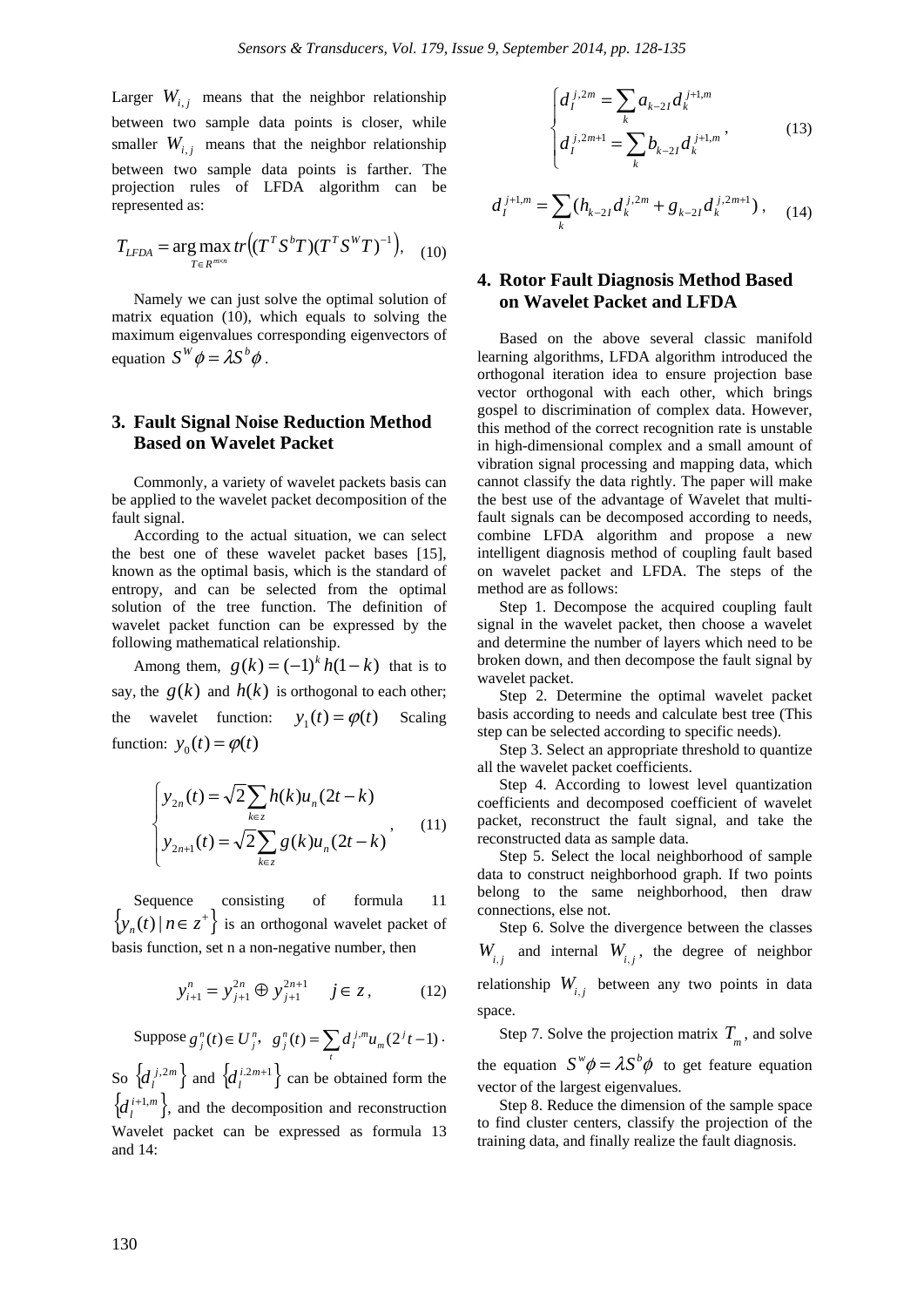### **5. Rotor Fault Diagnosis Test**

## **5.1 Rotor Fault Diagnosis Test System**

To verify the effect of the rotor fault diagnosis method based on wavelet packet and LFDA, we conducted imbalance, misalignment and imbalancemisalignment coupling faults experiments in Spectra Quest's rotor test rig. The experimental apparatus and measuring points are shown in Fig. 1. Two rolling bearings are mounted in an axial, radial and the six vertical Sensor. Rotor vibration signal is acquired by using PULSE acquisition system, at an sampling frequency 8192 Hz (set speed 10 Hz, 20 Hz, 30 Hz and 40 Hz). The required imbalance fault simulation experiment is simulated by installing the bolt threaded hole in the middle of the disk of the rotor system. 36 threaded holes are arranged on the turntable, on which can be installed a 5.596 g bolt. The two knobs around the plinth (as shown in Fig. 1 of partial enlargement) can be adjusted to control the relative position of the bearing housing at both ends of the axial and radial, while the coupling fault simulation is to set the needed research coupling fault type in the laboratory bench at the same time.

Fig. 2 is time-domain waveform of three types of faults under 30 Hz in speed and without load. Fig. 3 is frequency domain after Fourier transform.



**Fig. 1.** Fault simulation of imbalance and misalignment in rotor system.



Fig. 2. Time domain characteristic figure of the rotor.



**Fig. 3.** Frequency domain characteristic figure of the rotor with faults.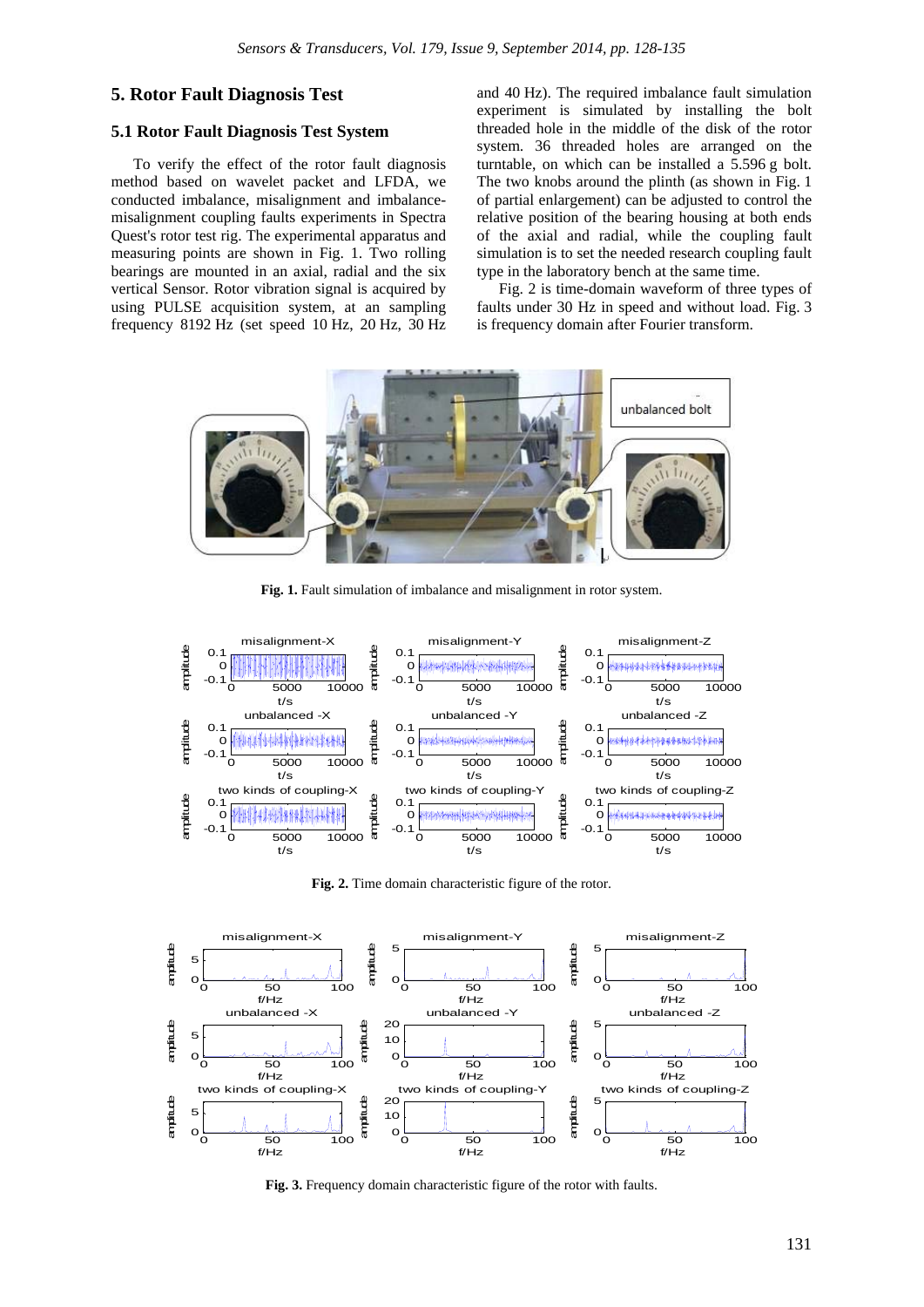## **5.2. The Characteristics of the Fusion of Multi-sensor Signals**

In the fault diagnosis experiments, the vibration characteristics of the same kind of failure are differently in the axial, radial and vertical varies respectively, while different fault types are different in these three directions in terms of vibration amplitude, vibration velocity and vibration rate. For the rotor system, the distance between sensor measurement points and the fault source will also affect the test signal strength and signal to noise ratio (SNR). To better identify the fault type, we first integrate the signal fusion of the six vibration acceleration sensor.

The experiment uses data-level integration to constitute the vector indexes which can represent the fault features. Then 11 time-domain parameters were extracted out respectively from the sample data of these four states [16], which can constitute the original feature space. The 11 time-domain parameters are: mean, mean square, peak, skewness, kurtosis, root mean square value, pulse index, the absolute mean, peak indicators, waveform factor. Each sample vector has a total of  $66(11 \times 6 = 66)$ eigenvalues, constituting 66 dimensional sample data.

#### **5.3. The Analysis of Fault Diagnosis Result**

The 144 groups of data were selected at the rotational speed of 10 Hz, 20 Hz and 30 Hz (Four kinds of fault, a total  $(4 \times 36 = 144)$ ). The data was divided into training data and test data. Take 120 groups of data as the training sample, and then take 6 groups of misalignment fault data at the speed of 20 Hz, and 6 groups of unbalanced-misalignment coupling fault data at the speed 20 Hz as a test sample.

Training samples are estimated at dimension. Correlation dimension is estimated to be 0; neighboring field is estimated to be 1; GMST is estimated to be 2; the maximum likelihood is estimate to 15. Therefore, in this paper the signal intrinsic dimension selected is 2. Then each group of 66-dimensional data samples is simplified to two-dimensional and finally normalized to reduction results.

Fig. 4~9 represent the result of feature extraction and pattern recognition of the 4 fault training data, which is gained from the Fourier transform before the signal went through bandpass filter noise cancellation on LE, LPP, FDA, LFDA, IOLFDA and Wavelet packet and LFDA six kinds of algorithm. In the figure, the horizontal and vertical coordinates represent the component 1 and 2 of main characteristics; green '\*' indicates normal state; red 'O' indicates misalignment fault; blue '+' indicates unbalance fault, black  $\forall$  says the imbalance – misalignment coupling faults.



**Fig. 4.** Fault recognition results of LE.



**Fig. 5.** Fault recognition results of LPP.



**Fig. 6.** Fault recognition results of FDA.

It can be seen in the figure that:

1) LE and LPP algorithm cannot identify the types of studied faults at all, while FDA and LFDA algorithm can fully identify normal and fault data and two types of single fault, but they cannot effectively identify imbalances and imbalances – misalignment coupling faults.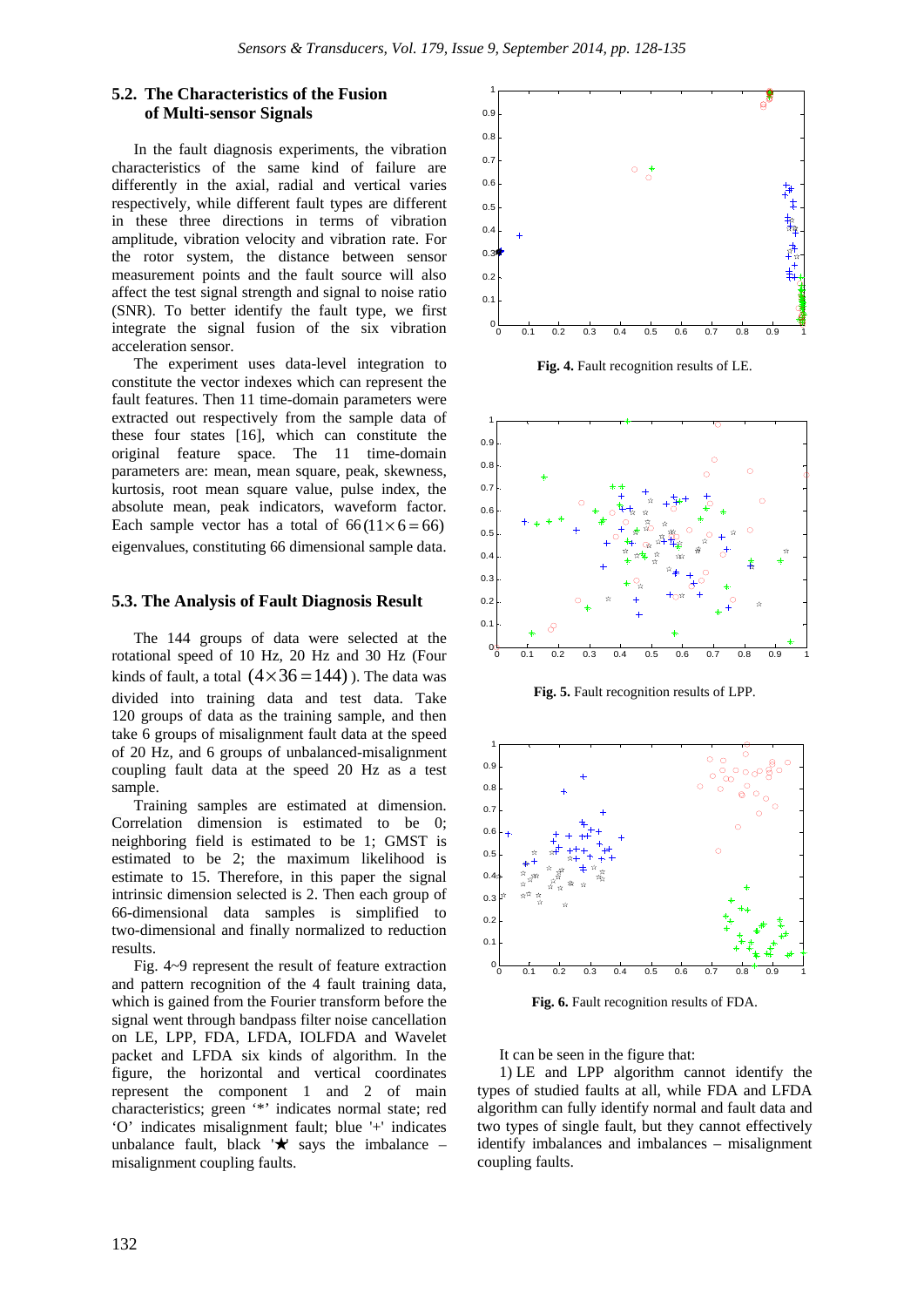

**Fig. 7.** Fault recognition results of LFDA.

![](_page_5_Figure_3.jpeg)

**Fig. 8.** Fault recognition results of IOLFDA.

![](_page_5_Figure_5.jpeg)

**Fig. 9.** Results of wavelet packet and LFDA.

2) IOLFDA algorithm preferably identify normal and fault data and two types of single fault, but the effect is not as good as that of FDA and LFDA algorithm, and it can't identify a single fault and failure data of coupling.

3) Wavelet packet and LFDA algorithm can not only recognize the difference between a single failure of the normal data, but also fully distinguish two single fault data and the data of single fault and coupling faults.

4) Fig. 6~9 show that unbalanced-misalignment coupling faults projection data was next to projection data of unbalanced fault, but far from misalignment fault projection data. The reason is that the imbalance misalignment coupling faults show up unbalanced fault characteristics.

The fault recognition correction rate is not only related to the embedding dimension, but also related to the neighboring numbers. The selected embedding dimension in this article is 2-dimensional, then most faults are only associated with the choice of neighboring numbers. Fig. 10, Fig. 11 represent the fault recognition correct rate and the number of neighbors graph of local Fisher discriminant algorithm and iterative orthogonal local Fisher discriminant algorithm respectively, among which fault recognition rate of training samples is shown in blue, and the test sample is shown in green. It can be found in the figure:

1) The fault recognition correct rate changed as the neighboring number varied.

2) When the number of neighboring is between 26 and 30, fault recognition rate of the LFDA algorithm reached the maximum value, then training sample identification rate is 99.17 % to LFDA, and test data is 88.9 %; but training sample identification rate is 89.17 % to IOLFDA, while test data is 66.7 %.

3) Wavelet packet algorithm and LFDA has a higher recognition rate than IOLFDA algorithm, the correct recognition rate of which is above 0.6. While Wavelet packet with LFDA algorithm changed greatly with the number of neighboring numbers. The highest fault recognition rate of other algorithms is shown in Table 1, among which the slash indicates the correct recognition of the algorithm rate is less than 50 %, which fails to identify the fault.

![](_page_5_Figure_14.jpeg)

**Fig. 10.** Wavelet packet and LFDA recognition rate with the neighbor number of variation.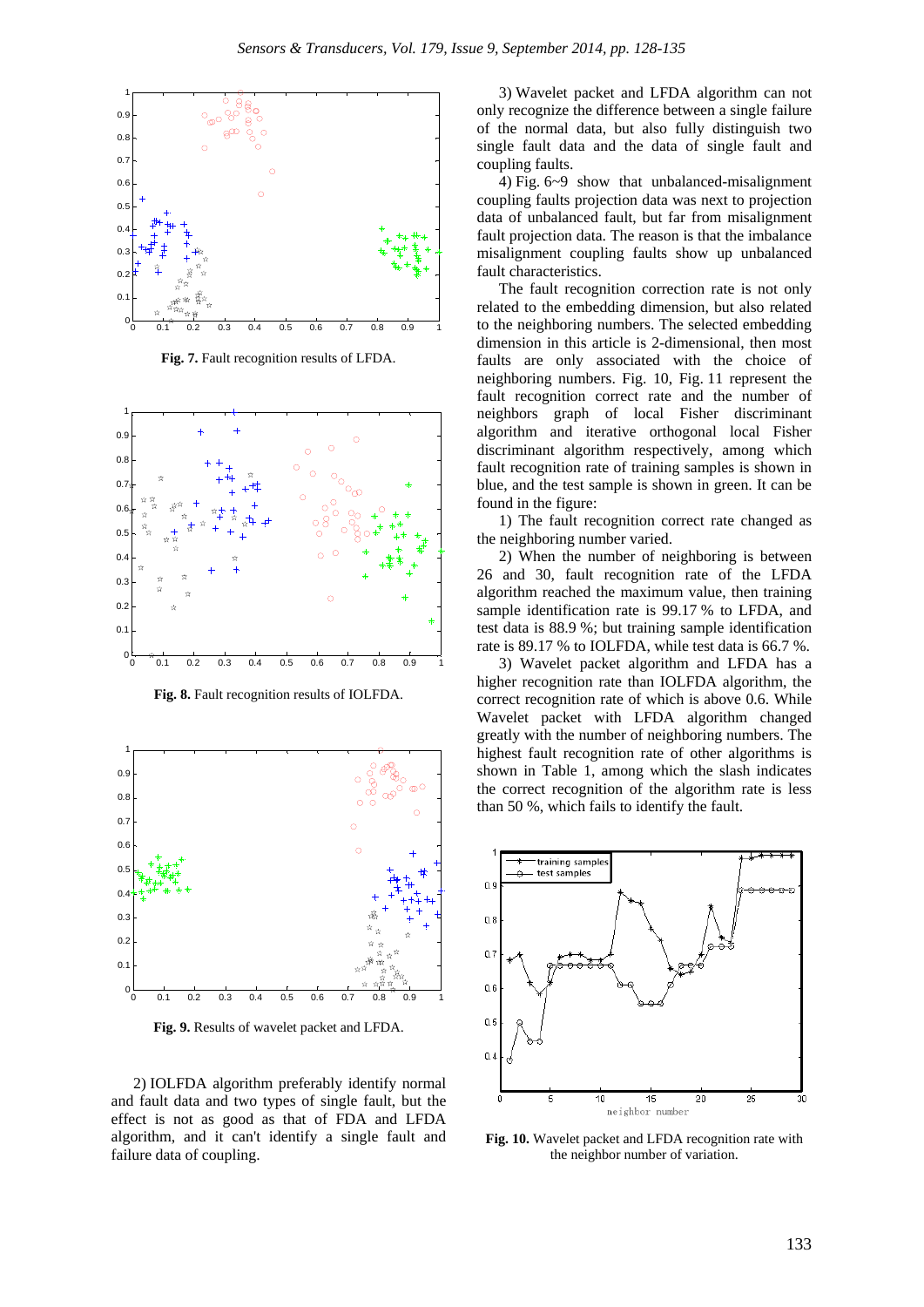![](_page_6_Figure_1.jpeg)

**Fig. 11.** IOLFDA recognition rate with the neighbor number of variation.

|                        | The most correct recognition rate $(%$ ) |            |            |       |       |                                                  |
|------------------------|------------------------------------------|------------|------------|-------|-------|--------------------------------------------------|
| Data<br>sample         | LE                                       | <b>LPP</b> | <b>FDA</b> |       |       | Wavelet<br>LFDA IOLFDA packet and<br><b>LFDA</b> |
| Training<br>samples    |                                          |            | 93.3       | 95.83 | 89.17 | 99.17                                            |
| <b>Test</b><br>samples |                                          |            | 54.2       | 77.8  | 66.7  | 88.9                                             |

**Table 1.** Highest recognition rate of the four algorithms.

## **6. Conclusions**

This paper gave a research on the rotor system unbalance, misalignment and imbalancemisalignment fault features. Analysis showed: 1) The rotor system failures have different Failure Characteristics in different directions. 2) Unbalanced fault occurs mainly in the vertical 1 frequency doubling. 3) With unbalanced-misalignment coupling faults, both in the vertical and radial exhibit to 1 frequency doubling, especially obvious in the vertical direction, while in the axial direction with 1 frequency doubling, 2 frequency doubling and 3 frequency doubling all exist, which is 3-frequencydoubling-oriented. This paper proposes a fault diagnosis method based on wavelet packet and LFDA algorithm. By comparing and analyzing the algorithms effect of LE, LPP, FDA, LFDA and IOLFA through experiment, it shows that Wavelet Packet and Local Fisher Discriminant Analysis (LFDA) have the best effect. They can not only recognize the difference between a single fault and the normal, but also distinguish imbalance, misalignment fault and coupling faults completely.

### **Acknowledgements**

Financial support from National Natural Science Foundation of China (51175170), The Industrial Cultivation Program of Scientific and Technological Achievements in Higher Educational Institutions of Hunan Province (10CY008), Aid program for science and technology innovative research team in higher educational institutions of Hunan province, are gratefully acknowledged.

### **References**

- [1]. Wang Xiao-Dong, He Zheng-Jia, Adaptive construction of multiwavelet and research on composite fault diagnosis of rolling bearing, *Journal of Vibration Engineering*, Vol. 23, Issue 8, 2010, pp. 438-443.
- [2]. V. Purushotham, S. Narayanana, A. N. Suryanajrayana, et al, Multi-fault diagnosis of rolling bearing elements using wavelet analysis and hidden Markov model based fault recognition, *Journal of NDT&E International*, Vol. 38, Issue 8, 2005, pp. 654-664.
- [3]. F. Q. Wu, G. Meng, Compound rub malfunctions feature extraction based on full-spectrum cascade analysis and SVM, *Journal of Mechanical Systems and Signal Processing*, Vol. 20, Issue 8, 2006, pp. 2007-2021.
- [4]. S. Abbasfon, A. Rafsanjani, A. Farshidianfar, et al, Rolling element bearing multi-fault classification based on wavelet noising and support vector machine, *Journal of Mechanical Systems and Signal Processing*, Vol. 21, Issue 7, 2007, pp. 2933-2945.
- [5]. J. B. Tenenbaum, V. Silva, J. C. Langford, A global geometric gramework for nonlinear dimensionality reduction, *Science*, Vol. 290, No. 5500, 2000, pp. 2319-2323.
- [6]. H. S. Seung, D. L. Daniel, The manifold ways of perception, *Science*, Vol. 290, No. 5500, 2000, pp. 2268-2269.
- [7]. S. Roweis, L. Saul, Nonlinear dimensionality reduction by locally linear embedding, *Science*, Vol. 290, No. 5500, 2000, pp. 2323-2326.
- [8]. M. Belkin, P. Niyogi, Laplacian Eigenmaps for dimensionality reduction and data representation, *Neural Computation*, Vol. 15, Issue 6, 2003, pp. 1373-1396.
- [9]. M. Belkin, P. Niyogi, Laplacian Eigenmaps and spectral techniques for embedding and clustering, in *Proceedings of the Advances in Neural Information Processing Systems,* Whistler, Canada, 2002, pp. 1-7.
- [10]. Z. Y. Zhang, H. Y. Zha, Nonlinear dimension reduction via local tangent space alignment, *IDEAL*, Hong Kong, China, 2003.
- [11]. Z. Y. Zhang, H. Y. Zha, Principal manifolds and nonlinear dimension reduction via local tangent space alignment, *Scientific Computing*, Vol. 26, Issue 1, 2005, pp. 313-318.
- [12]. W. Min, K. Lu, X. He, Locality preserving projection, *Pattern Recognition*, Vol. 37, Issue 4, 2004, pp. 781-788.
- [13]. S. Masashi, Local Fisher discriminant analysis for supervised dimensionality reduction, in *Proceedings of 23rd International Conference on Machine Learning*, 2006, pp. 905-912.
- [14]. S. Masashi, Dimensionality reduction of multimodal labeled data by local Fisher discriminant analysis, *Machine Learning Research*, Vol. 8, Issue 5, 2007, pp. 1027-1061.